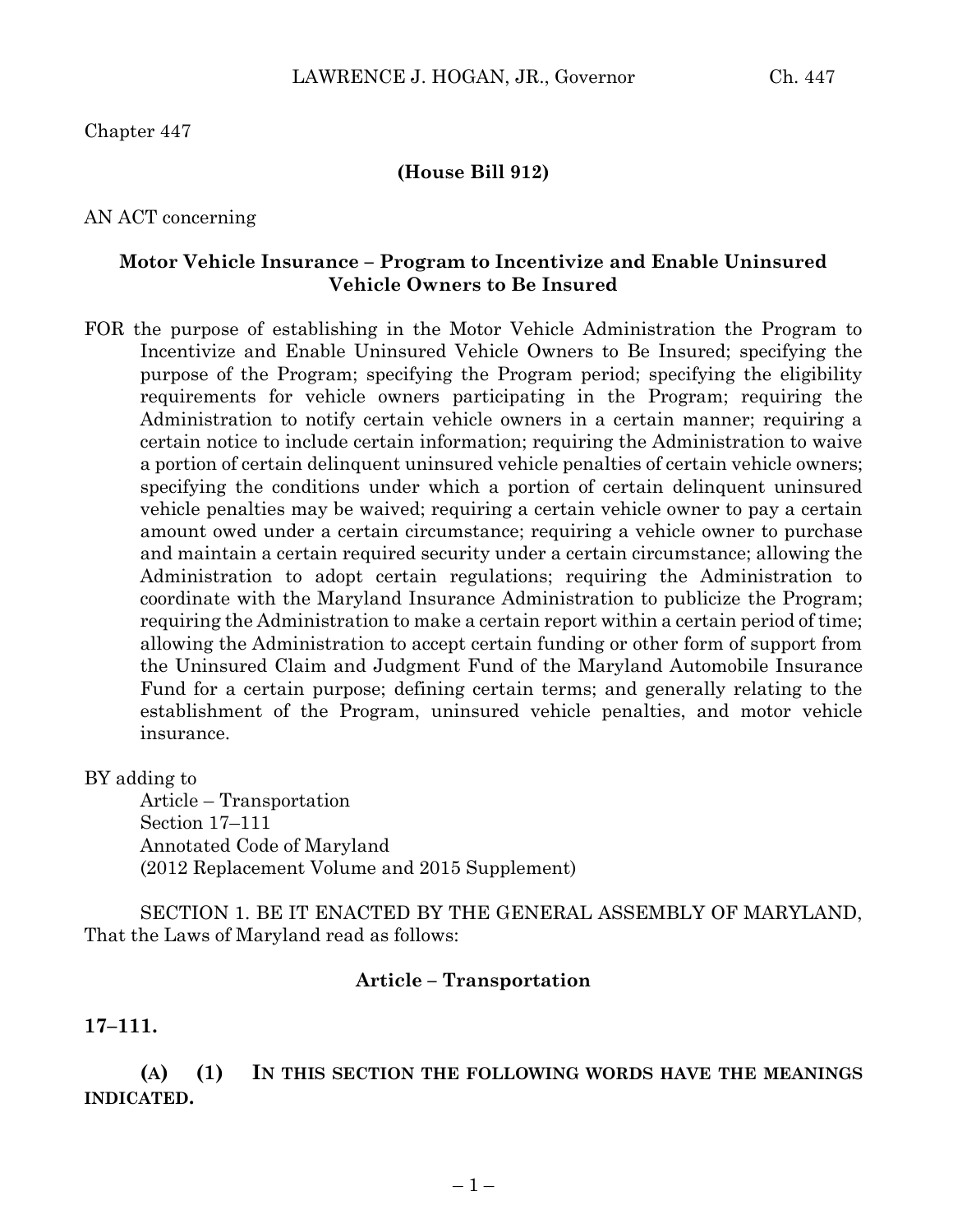**(2) "CENTRAL COLLECTION UNIT FEE" MEANS THE FEE THE CENTRAL COLLECTION UNIT IN THE DEPARTMENT OF BUDGET AND MANAGEMENT IS AUTHORIZED UNDER § 3–304 OF THE STATE FINANCE AND PROCUREMENT ARTICLE TO ASSESS ON DEBTS OR CLAIMS COLLECTED.**

**(3) "PROGRAM" MEANS THE PROGRAM TO INCENTIVIZE AND ENABLE UNINSURED VEHICLE OWNERS TO BE INSURED.**

**(4) "PROGRAM PERIOD" MEANS THE PERIOD DURING WHICH VEHICLE OWNERS MAY HAVE A PORTION OF DELINQUENT UNINSURED VEHICLE PENALTIES WAIVED UNDER THE PROGRAM.**

**(5) "UNINSURED VEHICLE PENALTY" MEANS THE FINE THE ADMINISTRATION MAY ASSESS A VEHICLE OWNER UNDER § 17–106 OF THIS SUBTITLE FOR A LAPSE OF THE REQUIRED SECURITY ON A VEHICLE DURING A REGISTRATION YEAR.**

**(B) (1) THERE IS A PROGRAM TO INCENTIVIZE AND ENABLE UNINSURED VEHICLE OWNERS TO BE INSURED IN THE ADMINISTRATION.**

**(2) THE PURPOSE OF THE PROGRAM IS TO REDUCE THE NUMBER OF UNINSURED VEHICLES IN THE STATE BY INCENTIVIZING AND ENABLING UNINSURED VEHICLE OWNERS WITH DELINQUENT UNINSURED VEHICLE PENALTIES TO BE INSURED.**

**(C) (1) UNDER THE PROGRAM, THE ADMINISTRATION SHALL:**

**(I) WAIVE A PORTION OF DELINQUENT UNINSURED VEHICLE PENALTIES ON VEHICLE OWNERS; AND**

**(II) AS A CONDITION OF WAIVING A PORTION OF DELINQUENT UNINSURED VEHICLE PENALTIES ON VEHICLE OWNERS, REQUIRE VEHICLE OWNERS TO PURCHASE AND MAINTAIN THE REQUIRED SECURITY ON THEIR VEHICLES.**

**(2) THE PROGRAM PERIOD SHALL:**

**(I) BE UP TO 90 CALENDAR DAYS; AND**

**(II) BEGIN NO EARLIER THAN JANUARY 1, 2017, AND END NO LATER THAN DECEMBER 31, 2017.**

**(D) A VEHICLE OWNER IS ELIGIBLE TO PARTICIPATE IN THE PROGRAM IF THE VEHICLE OWNER:**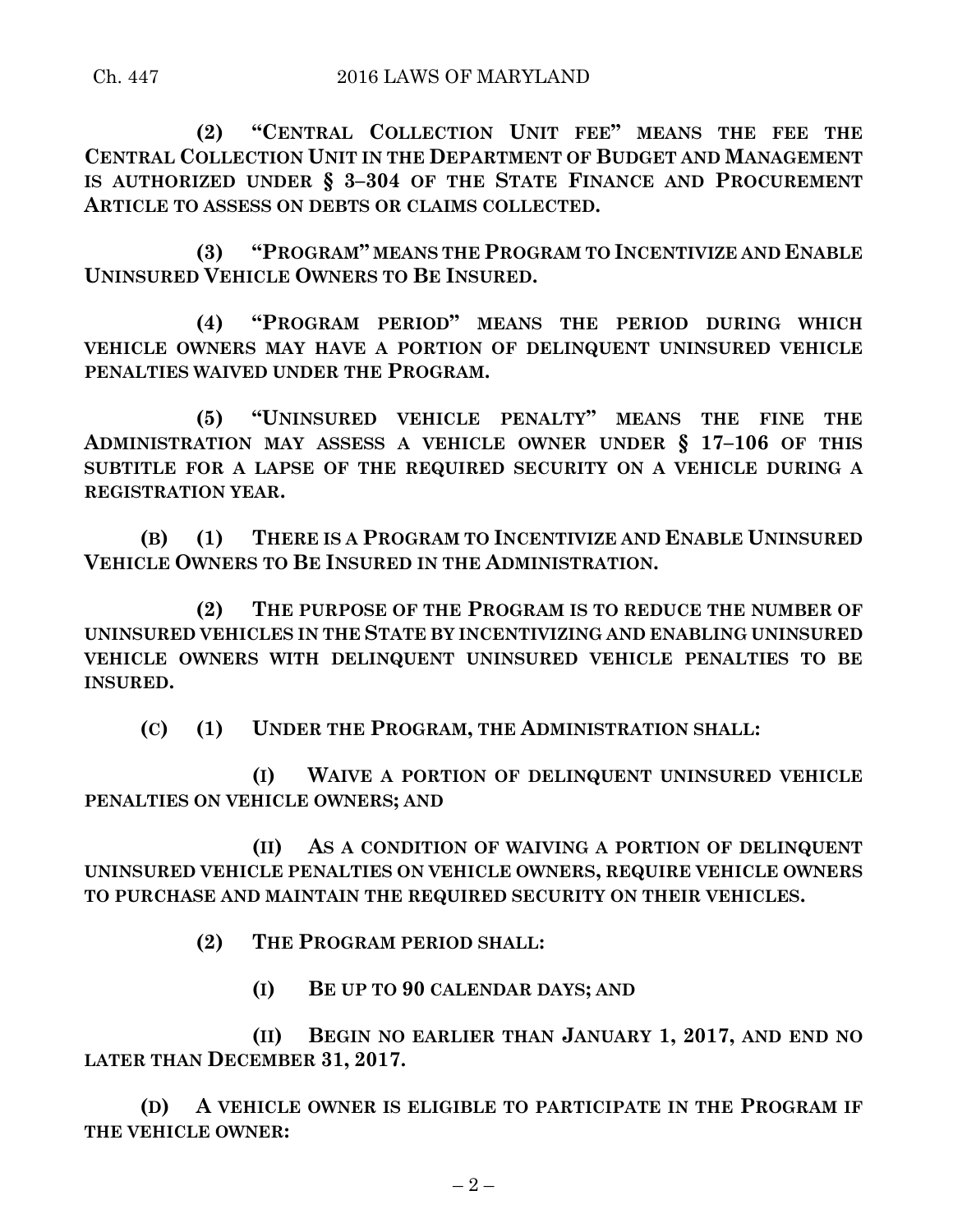**(1) IS A RESIDENT OF THE STATE;**

**(2) DOES NOT HAVE THE REQUIRED SECURITY ON A VEHICLE;**

**(3) HAS DELINQUENT UNINSURED VEHICLE PENALTIES THAT BECAME DELINQUENT BEFORE JANUARY 1, 2014; AND**

**(4) HAS NOT BEEN ISSUED A JUDGMENT BY THE CENTRAL COLLECTION UNIT.**

**(E) (1) THE ADMINISTRATION SHALL NOTIFY VEHICLE OWNERS WHO MAY BE ELIGIBLE TO PARTICIPATE IN THE PROGRAM AT THEIR LAST KNOWN ADDRESS.**

**(2) THE NOTIFICATION TO A VEHICLE OWNER SHALL INCLUDE:**

**(I) THE ADMINISTRATION'S WEB SITE ADDRESS AND THE MARYLAND INSURANCE ADMINISTRATION'S WEB SITE ADDRESS, WHERE THE OWNER MAY FIND CONTACT INFORMATION FOR INSURERS THAT WRITE MOTOR VEHICLE LIABILITY INSURANCE IN THE STATE AND OTHER INFORMATION ABOUT MOTOR VEHICLE INSURANCE; AND**

**(II) THE TOTAL DELINQUENT UNINSURED VEHICLE PENALTIES THAT THE OWNER OWES AND THE AMOUNT OF THE PENALTIES THAT MAY BE WAIVED UNDER THE PROGRAM.**

**(F) (1) IN ACCORDANCE WITH PARAGRAPHS (2) AND (3) OF THIS SUBSECTION, THE ADMINISTRATION SHALL WAIVE 60% 80% OF A VEHICLE OWNER'S DELINQUENT UNINSURED VEHICLE PENALTIES THAT BECAME DELINQUENT BEFORE JANUARY 1, 2014.**

**(2) (I) AS A CONDITION OF WAIVING A PORTION OF A VEHICLE OWNER'S DELINQUENT UNINSURED VEHICLE PENALTIES UNDER PARAGRAPH (1) OF THIS SUBSECTION, THE ADMINISTRATION SHALL REQUIRE THE VEHICLE OWNER TO PAY THE BALANCE OF THE DELINQUENT UNINSURED VEHICLE PENALTIES OWED AFTER SUBTRACTING THE WAIVED AMOUNT UNDER PARAGRAPH (1) OF THIS SUBSECTION.**

**(II) IF A CLAIM AGAINST A VEHICLE OWNER HAS BEEN SENT TO THE CENTRAL COLLECTION UNIT, IN ADDITION TO THE BALANCE OWED UNDER SUBPARAGRAPH (I) OF THIS PARAGRAPH, THE VEHICLE OWNER SHALL PAY A CENTRAL COLLECTION UNIT FEE CALCULATED AS A PERCENTAGE OF THE AMOUNT OF THE BALANCE OWED UNDER SUBPARAGRAPH (I) OF THIS PARAGRAPH.**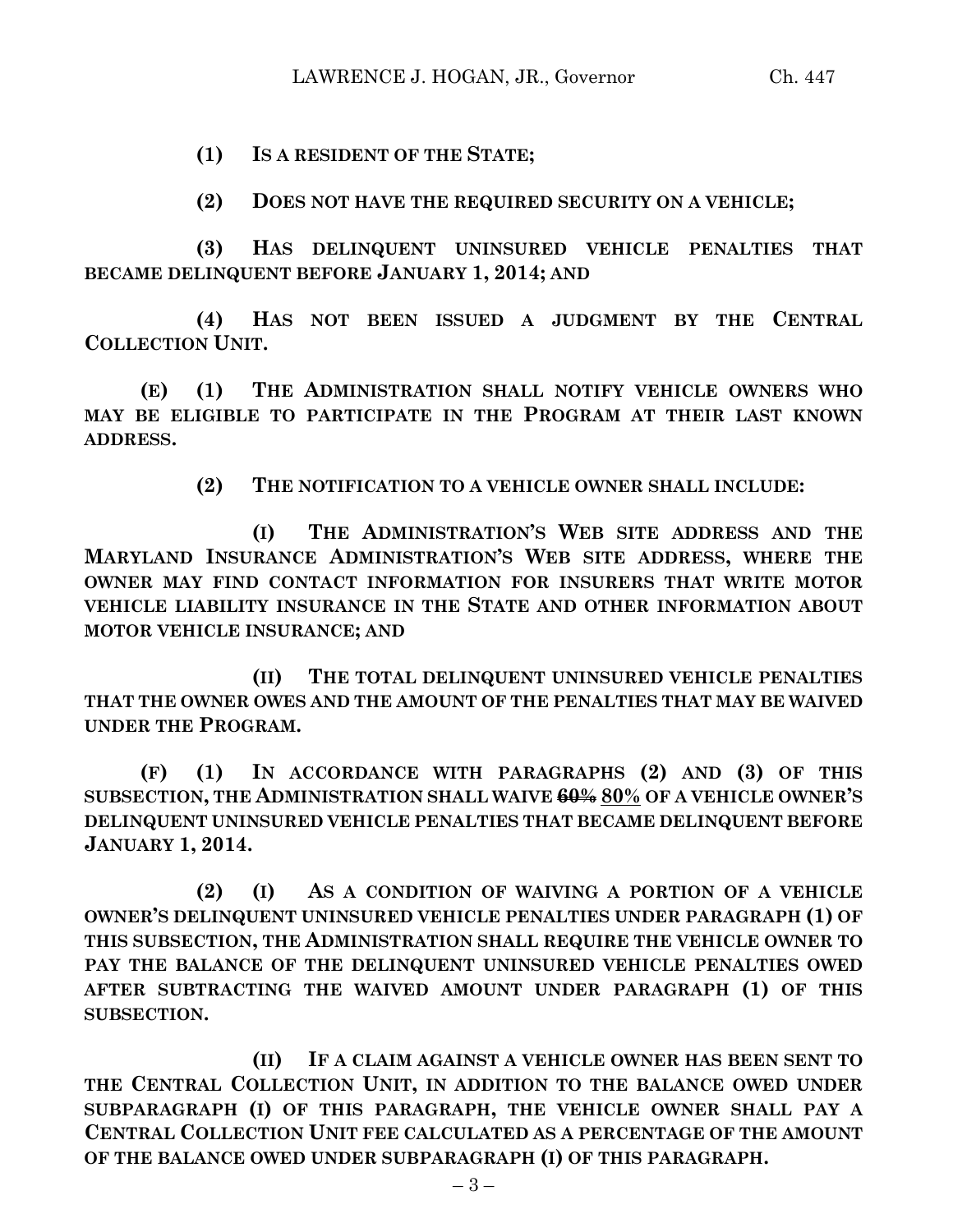**(III) 1. EXCEPT AS PROVIDED IN SUBSUBPARAGRAPH 2 OF THIS SUBPARAGRAPH, THE ADMINISTRATION SHALL REQUIRE A VEHICLE OWNER TO PAY THE BALANCE OWED UNDER SUBPARAGRAPH (I) OF THIS PARAGRAPH AND ANY CENTRAL COLLECTION UNIT FEE OWED UNDER SUBPARAGRAPH (II) OF THIS PARAGRAPH BEFORE THE END OF THE PROGRAM PERIOD.**

**2. THE ADMINISTRATION MAY ALLOW AN OWNER TO PAY THE BALANCE OWED UNDER SUBPARAGRAPH (I) OF THIS PARAGRAPH AND ANY CENTRAL COLLECTION UNIT FEE OWED UNDER SUBPARAGRAPH (II) OF THIS PARAGRAPH USING A MONTHLY INSTALLMENT PAYMENT PLAN THAT EXTENDS PAYMENTS BEYOND THE END OF THE PROGRAM PERIOD IF THE TERMS OF THE MONTHLY INSTALLMENT PAYMENT PLAN REQUIRE:**

**A. THE FIRST PAYMENT TO BE DUE ON ENTRY INTO THE PROGRAM; AND**

**B. THE REMAINING BALANCE OWED TO BE PAID WITHIN 6 MONTHS AFTER ENTRY INTO THE PROGRAM.**

**(3) (I) AS A CONDITION OF WAIVING A PORTION OF DELINQUENT UNINSURED VEHICLE PENALTIES ON A VEHICLE OWNER UNDER PARAGRAPH (1) OF THIS SUBSECTION, THE ADMINISTRATION SHALL REQUIRE THE VEHICLE OWNER TO PURCHASE AND MAINTAIN THE REQUIRED SECURITY ON THE VEHICLE FOR THE PERIOD OF TIME SPECIFIED IN SUBPARAGRAPH (II) OF THIS PARAGRAPH.**

**(II) 1. EXCEPT AS PROVIDED IN SUBSUBPARAGRAPH 2 OF THIS SUBPARAGRAPH, THE ADMINISTRATION SHALL REQUIRE THE REQUIRED SECURITY ON THE VEHICLE TO BE MAINTAINED FOR A PERIOD OF AT LEAST 6 MONTHS.**

**2. THE ADMINISTRATION MAY REQUIRE THAT THE REQUIRED SECURITY ON THE VEHICLE BE MAINTAINED FOR A PERIOD OF AT LEAST 1 YEAR IF THE WAIVER AMOUNT UNDER PARAGRAPH (1) OF THIS SUBSECTION EXCEEDS \$3,000.**

**(G) THE ADMINISTRATION MAY ADOPT REGULATIONS TO CARRY OUT THE PROVISIONS OF THIS SECTION.**

SECTION 2. AND BE IT FURTHER ENACTED, That the Maryland Vehicle Administration shall:

(1) coordinate with the Maryland Insurance Administration to publicize the Program to Incentivize and Enable Uninsured Vehicle Owners to Be Insured